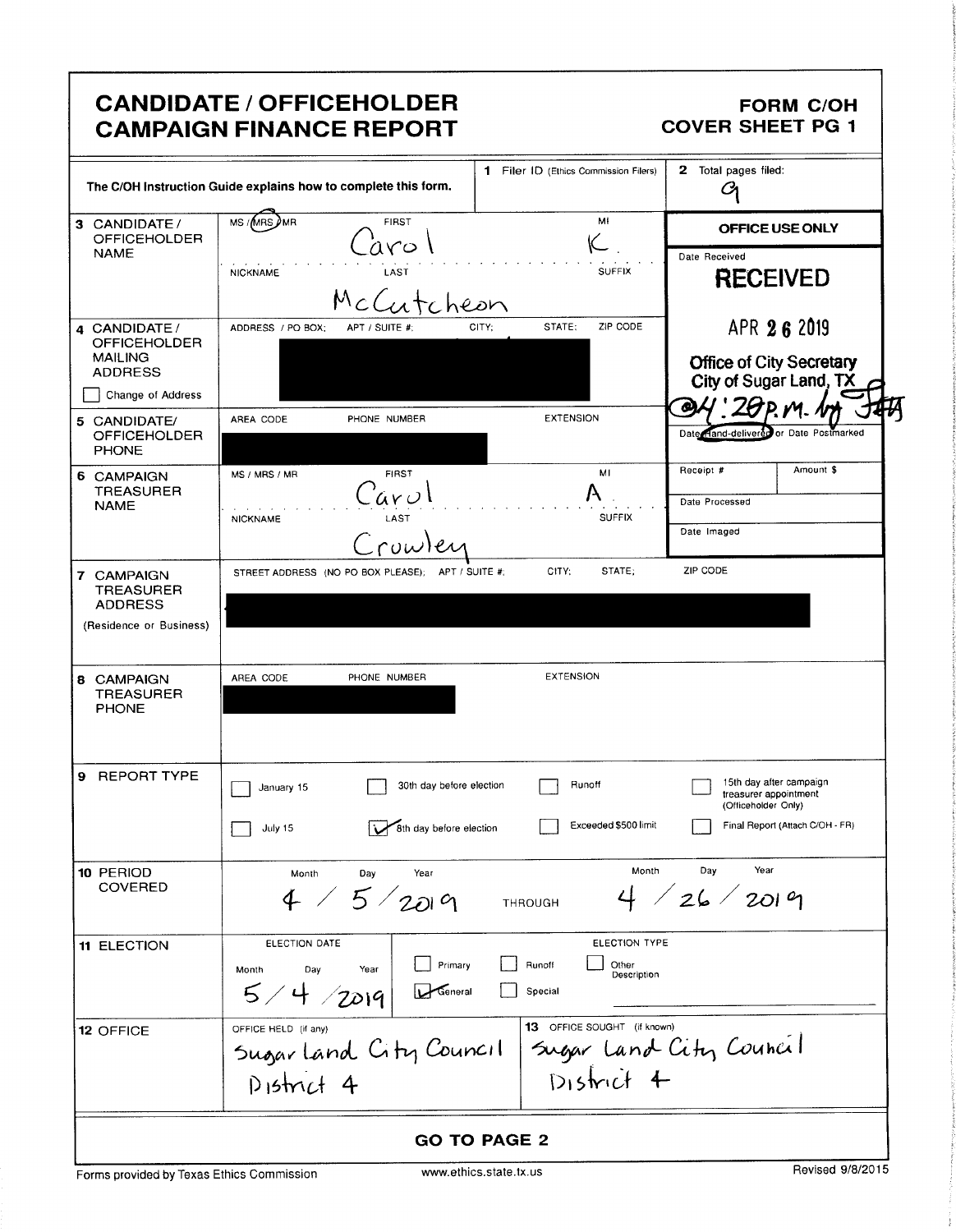### CANDIDATE / OFFICEHOLDER<br>
CAMPAIGN FINANCE REPORT COVER SHEET PG 2 **CAMPAIGN FINANCE REPORT**

I

| <b>POLITICAL</b><br>COMMITTEE(S)         | OF SUCH EXPENDITURES.                                                                             | THIS BOX IS FOR NOTICE OF POLITICAL CONTRIBUTIONS ACCEPTED OR POLITICAL EXPENDITURES MADE BY POLITICAL COMMITTEES TO<br>SUPPORT THE CANDIDATE / OFFICEHOLDER. THESE EXPENDITURES MAY HAVE BEEN MADE WITHOUT THE CANDIDATE'S OR OFFICEHOLDER'S<br>KNOWLEDGE OR CONSENT. CANDIDATES AND OFFICEHOLDERS ARE REQUIRED TO REPORT THIS INFORMATION ONLY IF THEY RECEIVE NOTICE |                                     |
|------------------------------------------|---------------------------------------------------------------------------------------------------|-------------------------------------------------------------------------------------------------------------------------------------------------------------------------------------------------------------------------------------------------------------------------------------------------------------------------------------------------------------------------|-------------------------------------|
|                                          | <b>COMMITTEE TYPE</b>                                                                             | <b>COMMITTEE NAME</b>                                                                                                                                                                                                                                                                                                                                                   |                                     |
|                                          | GENERAL                                                                                           |                                                                                                                                                                                                                                                                                                                                                                         |                                     |
|                                          | SPECIFIC                                                                                          | <b>COMMITTEE ADDRESS</b>                                                                                                                                                                                                                                                                                                                                                |                                     |
|                                          |                                                                                                   | COMMITTEE CAMPAIGN TREASURER NAME                                                                                                                                                                                                                                                                                                                                       |                                     |
| <b>Additional Pages</b>                  |                                                                                                   |                                                                                                                                                                                                                                                                                                                                                                         |                                     |
|                                          |                                                                                                   | COMMITTEE CAMPAIGN TREASURER ADDRESS                                                                                                                                                                                                                                                                                                                                    |                                     |
| <b>17 CONTRIBUTION</b><br><b>TOTALS</b>  | 1.                                                                                                | TOTAL POLITICAL CONTRIBUTIONS OF \$50 OR LESS (OTHER THAN<br>PLEDGES, LOANS, OR GUARANTEES OF LOANS), UNLESS ITEMIZED                                                                                                                                                                                                                                                   | $\sqrt[3]{2}$                       |
|                                          | <b>TOTAL POLITICAL CONTRIBUTIONS</b><br>2.<br>(OTHER THAN PLEDGES, LOANS, OR GUARANTEES OF LOANS) |                                                                                                                                                                                                                                                                                                                                                                         | \$3,570,00                          |
| <b>EXPENDITURE</b><br><b>TOTALS</b>      | TOTAL POLITICAL EXPENDITURES OF \$100 OR LESS,<br>3.<br>UNLESS ITEMIZED                           |                                                                                                                                                                                                                                                                                                                                                                         | S.<br>$-c$ $-$                      |
|                                          | 4.                                                                                                | <b>TOTAL POLITICAL EXPENDITURES</b>                                                                                                                                                                                                                                                                                                                                     | \$2,422,73                          |
| <b>CONTRIBUTION</b><br><b>BALANCE</b>    | 5.                                                                                                | TOTAL POLITICAL CONTRIBUTIONS MAINTAINED AS OF THE LAST DAY<br>OF REPORTING PERIOD                                                                                                                                                                                                                                                                                      | \$2,447,82                          |
| <b>OUTSTANDING</b><br><b>LOAN TOTALS</b> | 6.                                                                                                | TOTAL PRINCIPAL AMOUNT OF ALL OUTSTANDING LOANS AS OF THE<br>LAST DAY OF THE REPORTING PERIOD                                                                                                                                                                                                                                                                           | \$7,393.07                          |
| 18 AFFIDAVIT                             | THOMAS HERCULES HARRIS III<br>Notary ID # 126517278                                               | I swear, or affirm, under penalty of perjury, that the accompanying report is<br>true and correct and includes all information required to be reported by me<br>under Title 15, Election Code.                                                                                                                                                                          |                                     |
|                                          | <b>My Commission Expires</b><br>May 13, 2020                                                      | and X. McCuthes<br>Signature of Candidate or Officeholder                                                                                                                                                                                                                                                                                                               |                                     |
| AFFIX NOTARY STAMP / SEALABOVE           |                                                                                                   |                                                                                                                                                                                                                                                                                                                                                                         | this the $\overline{\phantom{a}}$   |
| day of                                   | 20                                                                                                | Sworn to and subscribed before me, by the said Carol K. McCutchcon<br>to certify which, witness my hand and seal of office.                                                                                                                                                                                                                                             |                                     |
| Signature of officer administering oath  |                                                                                                   | nona<br>Printed name of officer administering oath                                                                                                                                                                                                                                                                                                                      | Title of officer administering oath |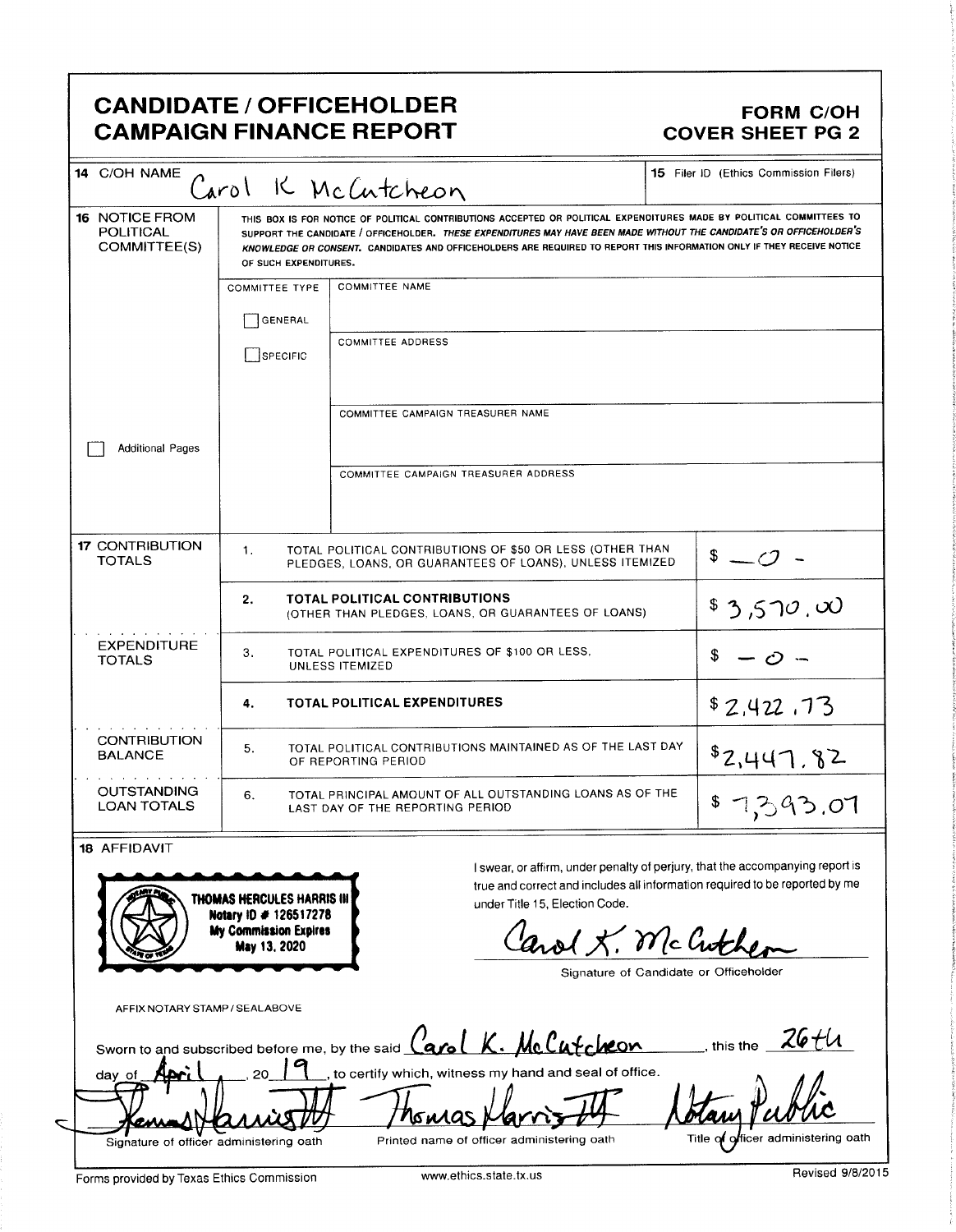## SUBTOTALS - C/OH FORM C/OH

# COVER SHEET PG 3

|     | 19 FILER NAME                                 |                                                                             | 20 Filer ID (Ethics Commission Filers) |                                  |
|-----|-----------------------------------------------|-----------------------------------------------------------------------------|----------------------------------------|----------------------------------|
|     | Carol R McCutcheon                            |                                                                             |                                        |                                  |
|     | 21 SCHEDULE SUBTOTALS<br>NAME OF SCHEDULE     |                                                                             |                                        | <b>SUBTOTAL</b><br><b>AMOUNT</b> |
| 1.  | SCHEDULE A1: MONETARY POLITICAL CONTRIBUTIONS |                                                                             |                                        | \$3,570.00                       |
| 2.  |                                               | SCHEDULE A2: NON-MONETARY (IN-KIND) POLITICAL CONTRIBUTIONS                 |                                        | \$                               |
| З.  | SCHEDULE B: PLEDGED CONTRIBUTIONS             |                                                                             |                                        | \$                               |
| 4.  | <b>SCHEDULE E: LOANS</b>                      |                                                                             |                                        | \$                               |
| 5.  |                                               | SCHEDULE F1: POLITICAL EXPENDITURES MADE FROM POLITICAL CONTRIBUTIONS       |                                        | \$2,422.13                       |
| 6.  | SCHEDULE F2: UNPAID INCURRED OBLIGATIONS      |                                                                             |                                        | \$                               |
| 7.  |                                               | SCHEDULE F3: PURCHASE OF INVESTMENTS MADE FROM POLITICAL CONTRIBUTIONS      |                                        | \$                               |
| 8.  |                                               | SCHEDULE F4: EXPENDITURES MADE BY CREDIT CARD                               |                                        | \$                               |
| 9.  |                                               | SCHEDULE G: POLITICAL EXPENDITURES MADE FROM PERSONAL FUNDS                 |                                        | \$                               |
| 10. |                                               | SCHEDULE H: PAYMENT MADE FROM POLITICAL CONTRIBUTIONS TO A BUSINESS OF C/OH |                                        | \$                               |
| 11. |                                               | SCHEDULE I: NON-POLITICAL EXPENDITURES MADE FROM POLITICAL CONTRIBUTIONS    |                                        | \$                               |
| 12. | <b>RETURNED TO FILER</b>                      | SCHEDULE K: INTEREST, CREDITS, GAINS, REFUNDS, AND CONTRIBUTIONS            |                                        | \$                               |
|     |                                               |                                                                             |                                        |                                  |
|     |                                               |                                                                             |                                        |                                  |
|     |                                               |                                                                             |                                        |                                  |
|     |                                               |                                                                             |                                        |                                  |
|     |                                               |                                                                             |                                        |                                  |
|     |                                               |                                                                             |                                        |                                  |
|     |                                               |                                                                             |                                        |                                  |
|     |                                               |                                                                             |                                        |                                  |
|     |                                               |                                                                             |                                        |                                  |
|     |                                               |                                                                             |                                        |                                  |
|     |                                               |                                                                             |                                        |                                  |
|     |                                               |                                                                             |                                        |                                  |

ti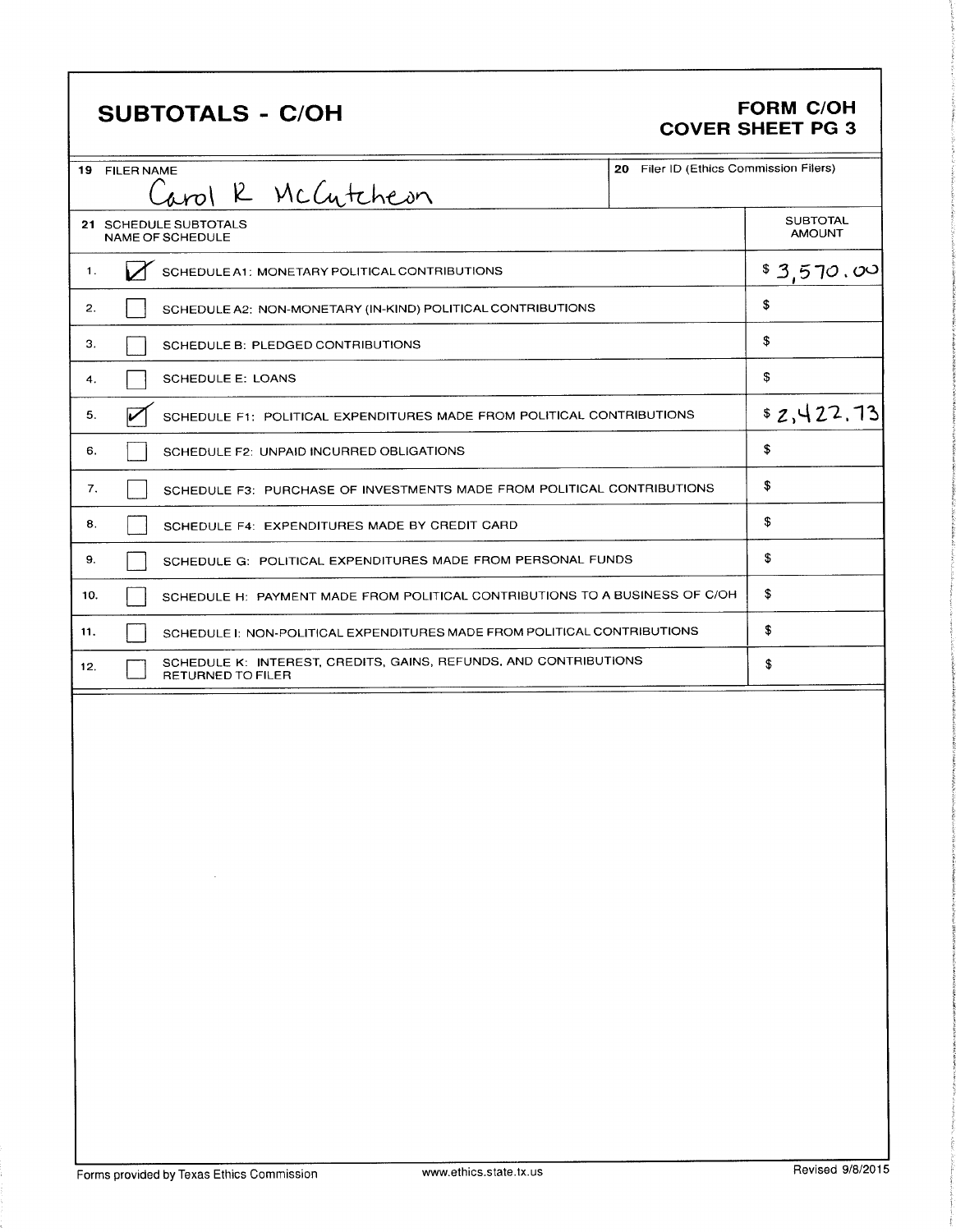|              | <b>MONETARY POLITICAL CONTRIBUTIONS</b>                                                                                                                        | <b>SCHEDULE A1</b>                    |
|--------------|----------------------------------------------------------------------------------------------------------------------------------------------------------------|---------------------------------------|
|              | The Instruction Guide explains how to complete this form.                                                                                                      | 1 Total pages Schedule A1:            |
| 2 FILER NAME | Carol K McCutcheon                                                                                                                                             | 3 Filer ID (Ethics Commission Filers) |
| 4 Date       | 5 Full name of contributor<br>$\Box$ out-of-state PAC (ID#:                                                                                                    | 7 Amount of contribution (\$)         |
| 4519         | Linda Brown<br>6 Contributor address;<br>City; State: Zip Code                                                                                                 | 500,00                                |
| 8<br>Retived | Employer (See Instructions)<br>Principal occupation / Job title (See Instructions)<br>9<br>NA                                                                  |                                       |
| Date         | Full name of contributor<br>Joe Guarisco                                                                                                                       | Amount of contribution (\$)           |
| 415/19       | Zip Code<br>City;<br>State:<br>Contributor address:                                                                                                            | 100,00                                |
| Retired      | Employer (See Instructions)<br>Principal occupation / Job title (See Instructions)<br>NA                                                                       |                                       |
| Date         | Full name of contributor                                                                                                                                       | Amount of contribution (\$)           |
| 4/8/19       | Shaojun Ni<br>City; State; Zip Code<br>Contributor address;                                                                                                    | 100.00                                |
|              | Employer (See Instructions)<br>Principal occupation / Job title (See Instructions)                                                                             |                                       |
|              | Full Armor Corp.<br>Software Engineer                                                                                                                          |                                       |
| Date         | Full name of contributor                                                                                                                                       | Amount of contribution (\$)           |
| 4 10 19      | Stubenrouch<br>Timothu<br>State; Zip Code<br>City;<br>Contributor address;                                                                                     | 100.00                                |
|              | <b>Employer (See Instructions)</b><br>Principal occupation / Job title (See Instructions)                                                                      |                                       |
| Banker       | Proneer Bank                                                                                                                                                   |                                       |
|              |                                                                                                                                                                |                                       |
|              | ATTACH ADDITIONAL COPIES OF THIS SCHEDULE AS NEEDED<br>If contributor is out-of-state PAC, please see instruction guide for additional reporting requirements. |                                       |

Forms provided by Texas Ethics Commission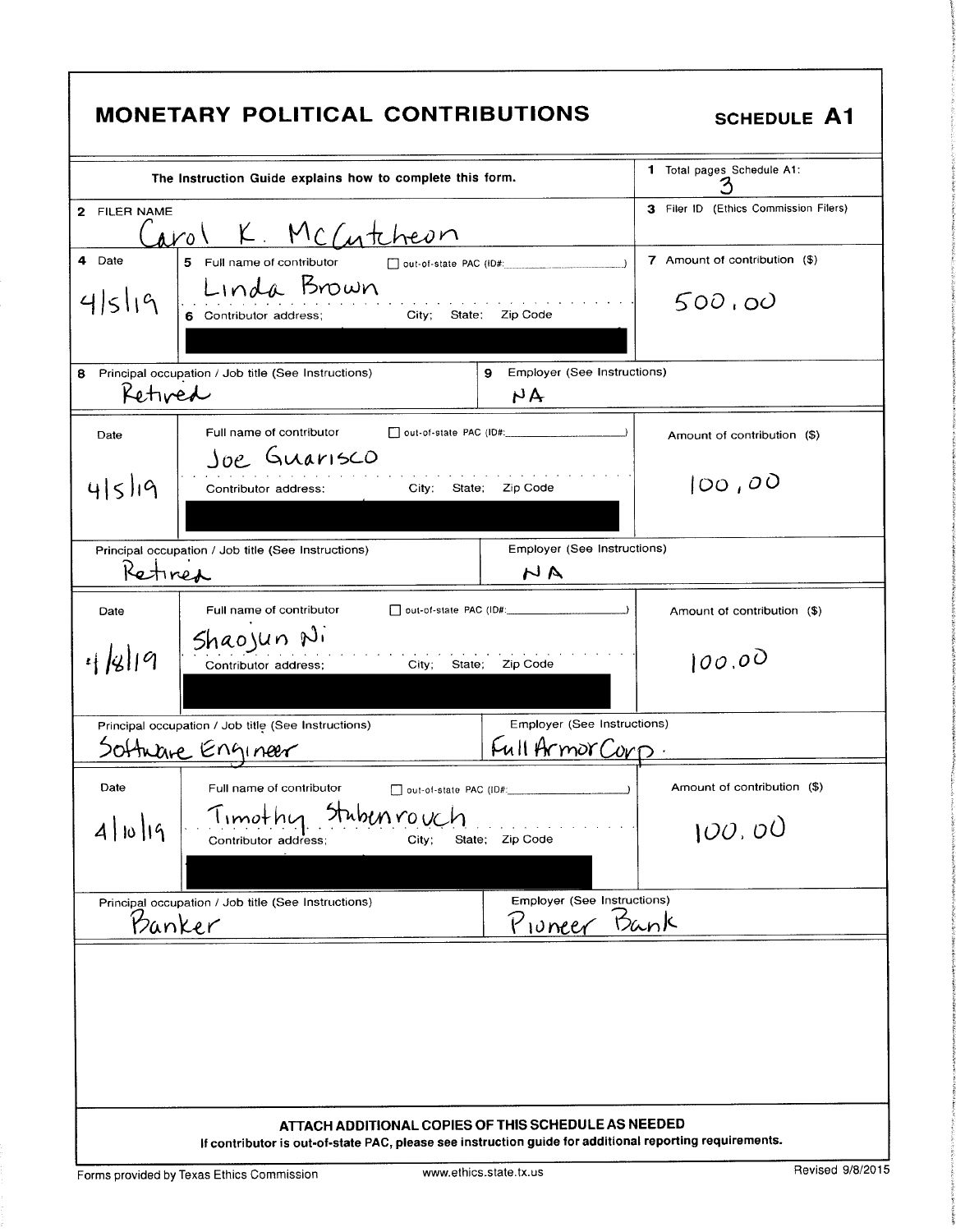| 2 FILER NAME<br>Carol K McCutcheun<br>4 Date<br>5 Full name of contributor<br>$\Box$ out-of-state PAC (ID#:<br>7 Amount of contribution (\$)<br>$ q $ $\frac{311}{6}$ contributor address;<br>City;<br>State:<br>Zip Code<br>(00, 00)<br>8<br>Principal occupation / Job title (See Instructions)<br>9 Employer (See Instructions)<br>Retired<br>$N_{\rm A}$<br>Full name of contributor<br>Date<br>Amount of contribution (\$)<br>Michael Koch<br>4 13 19<br>350,00<br>Contributor address:<br>City:<br>State;<br>Zip Code<br>Principal occupation / Job title (See Instructions)<br>Employer (See Instructions)<br>Manufacturer<br>Komac Mfg<br>Date<br>Full name of contributor<br>Amount of contribution (\$)<br>Toras Association of Realtors-PAC<br>4118/19<br>2,000,00<br>Contributor address;<br>City;<br>State;<br>Zip Code<br>Principal occupation / Job title (See Instructions)<br>Employer (See Instructions)<br>Realtor<br>Texas Association of Realtors<br>Date<br>Full name of contributor<br>$\Box$ out-of-state PAC (ID#:<br>Amount of contribution (\$) | The Instruction Guide explains how to complete this form. | 1 Total pages Schedule A1:            |
|----------------------------------------------------------------------------------------------------------------------------------------------------------------------------------------------------------------------------------------------------------------------------------------------------------------------------------------------------------------------------------------------------------------------------------------------------------------------------------------------------------------------------------------------------------------------------------------------------------------------------------------------------------------------------------------------------------------------------------------------------------------------------------------------------------------------------------------------------------------------------------------------------------------------------------------------------------------------------------------------------------------------------------------------------------------------------|-----------------------------------------------------------|---------------------------------------|
|                                                                                                                                                                                                                                                                                                                                                                                                                                                                                                                                                                                                                                                                                                                                                                                                                                                                                                                                                                                                                                                                            |                                                           | 3 Filer ID (Ethics Commission Filers) |
|                                                                                                                                                                                                                                                                                                                                                                                                                                                                                                                                                                                                                                                                                                                                                                                                                                                                                                                                                                                                                                                                            |                                                           |                                       |
|                                                                                                                                                                                                                                                                                                                                                                                                                                                                                                                                                                                                                                                                                                                                                                                                                                                                                                                                                                                                                                                                            |                                                           |                                       |
|                                                                                                                                                                                                                                                                                                                                                                                                                                                                                                                                                                                                                                                                                                                                                                                                                                                                                                                                                                                                                                                                            |                                                           |                                       |
|                                                                                                                                                                                                                                                                                                                                                                                                                                                                                                                                                                                                                                                                                                                                                                                                                                                                                                                                                                                                                                                                            |                                                           |                                       |
|                                                                                                                                                                                                                                                                                                                                                                                                                                                                                                                                                                                                                                                                                                                                                                                                                                                                                                                                                                                                                                                                            |                                                           |                                       |
|                                                                                                                                                                                                                                                                                                                                                                                                                                                                                                                                                                                                                                                                                                                                                                                                                                                                                                                                                                                                                                                                            |                                                           |                                       |
|                                                                                                                                                                                                                                                                                                                                                                                                                                                                                                                                                                                                                                                                                                                                                                                                                                                                                                                                                                                                                                                                            |                                                           |                                       |
|                                                                                                                                                                                                                                                                                                                                                                                                                                                                                                                                                                                                                                                                                                                                                                                                                                                                                                                                                                                                                                                                            |                                                           |                                       |
|                                                                                                                                                                                                                                                                                                                                                                                                                                                                                                                                                                                                                                                                                                                                                                                                                                                                                                                                                                                                                                                                            |                                                           |                                       |
| 20,00<br>Contributor address;<br>City;<br>State; Zip Code                                                                                                                                                                                                                                                                                                                                                                                                                                                                                                                                                                                                                                                                                                                                                                                                                                                                                                                                                                                                                  | Hutchins<br>shirlen                                       |                                       |
| Principal occupation / Job title (See Instructions)<br>Employer (See Instructions)                                                                                                                                                                                                                                                                                                                                                                                                                                                                                                                                                                                                                                                                                                                                                                                                                                                                                                                                                                                         |                                                           |                                       |
| NA                                                                                                                                                                                                                                                                                                                                                                                                                                                                                                                                                                                                                                                                                                                                                                                                                                                                                                                                                                                                                                                                         | 4 5 19<br>Retired                                         |                                       |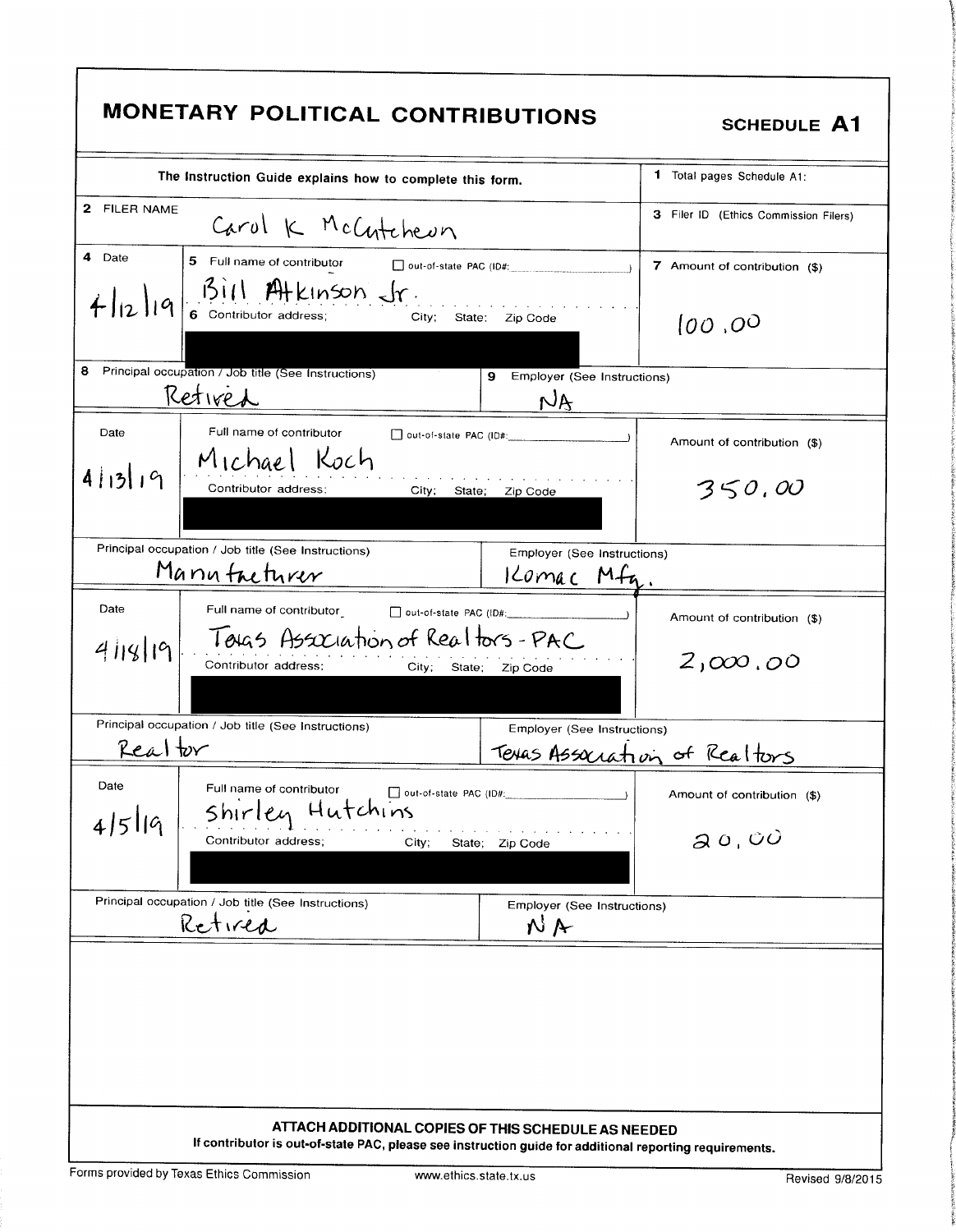|              | MONETARY POLITICAL CONTRIBUTIONS                                                                                                                               | <b>SCHEDULE A1</b>                    |
|--------------|----------------------------------------------------------------------------------------------------------------------------------------------------------------|---------------------------------------|
|              | The Instruction Guide explains how to complete this form.                                                                                                      | 1 Total pages Schedule A1:            |
| 2 FILER NAME | Carol K. McCutcheon                                                                                                                                            | 3 Filer ID (Ethics Commission Filers) |
| 4 Date       | 5 Full name of contributor<br>out-of-state PAC (ID#:<br>$\rightarrow$                                                                                          | 7 Amount of contribution (\$)         |
|              | $5cott$ $4a0$<br>City; State; Zip Code<br>6 Contributor address;                                                                                               | 200,00                                |
| 4/22/19      | 9<br>Employer (See Instructions)                                                                                                                               |                                       |
|              | 8 Principal occupation / Job title (See Instructions)<br>MD Anderson<br>Application Analyst                                                                    |                                       |
| Date         | Full name of contributor<br>Tobin Englet                                                                                                                       | Amount of contribution (\$)           |
| 4/24/19      | Zip Code<br>City;<br>State;<br>Contributor address:                                                                                                            | 100,00                                |
|              | Employer (See Instructions)<br>Principal occupation / Job title (See Instructions)                                                                             |                                       |
| Owner        | $Joshtom M_1HworK$                                                                                                                                             |                                       |
| Date         | Full name of contributor<br>City; State; Zip Code<br>Contributor address;                                                                                      | Amount of contribution (\$)           |
|              | Employer (See Instructions)<br>Principal occupation / Job title (See Instructions)                                                                             |                                       |
| Date         | Dout-of-state PAC (ID#:<br>Full name of contributor                                                                                                            | Amount of contribution (\$)           |
|              | State; Zip Code<br>City;<br>Contributor address;                                                                                                               |                                       |
|              | Employer (See Instructions)<br>Principal occupation / Job title (See Instructions)                                                                             |                                       |
|              |                                                                                                                                                                |                                       |
|              |                                                                                                                                                                |                                       |
|              | ATTACH ADDITIONAL COPIES OF THIS SCHEDULE AS NEEDED<br>If contributor is out-of-state PAC, please see instruction guide for additional reporting requirements. |                                       |
|              | www.ethics.state.tx.us<br>Forms provided by Texas Ethics Commission                                                                                            | Revised 9/8/2015                      |

٦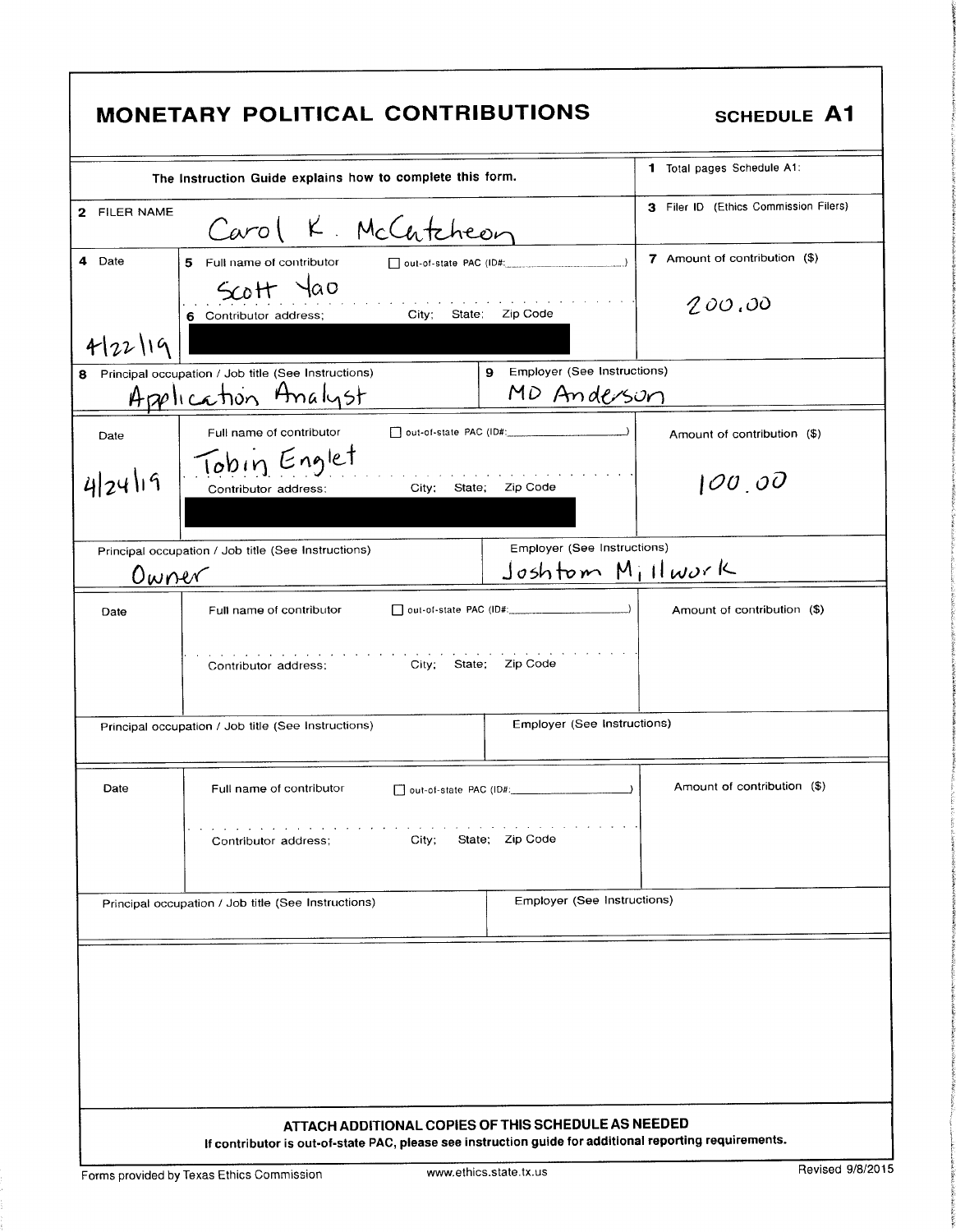### POLITICAL EXPENDITURES MADE FULLING LATERSTICKE MADE

**include** 

F t

Tt I

I

I': 4

|                                                                                                                                                                                | <b>EXPENDITURE CATEGORIES FOR BOX 8(a)</b>                                                                                                                                                                   |                                                                                                 |                                                                                                                                                                                           |
|--------------------------------------------------------------------------------------------------------------------------------------------------------------------------------|--------------------------------------------------------------------------------------------------------------------------------------------------------------------------------------------------------------|-------------------------------------------------------------------------------------------------|-------------------------------------------------------------------------------------------------------------------------------------------------------------------------------------------|
| <b>Advertising Expense</b><br>Accounting/Banking<br>Consulting Expense<br>Contributions/Donations Made By<br>Candidate/Officeholder/Political Committee<br>Credit Card Payment | Event Expense<br>Fees<br>Polling Expense<br>Food/Beverage Expense<br>Gift/Awards/Memorials Expense<br>Printing Expense<br><b>Legal Services</b><br>The Instruction Guide explains how to complete this form. | Loan Repayment/Reimbursement<br>Office Overhead/Rental Expense<br>Salaries/Wages/Contract Labor | Solicitation/Fundraising Expense<br>Transportation Equipment & Related Expense<br><b>Travel In District</b><br><b>Travel Out Of District</b><br>Other (enter a category not listed above) |
| 1 Total pages Schedule F1: 2 FILER NAME<br>3                                                                                                                                   | McCutcheon<br>um l                                                                                                                                                                                           |                                                                                                 | 3 Filer ID (Ethics Commission Filers)                                                                                                                                                     |
| 4 Date<br>ς<br>$\mathbf{z}$                                                                                                                                                    | 5 Payee name<br>Campang                                                                                                                                                                                      |                                                                                                 |                                                                                                                                                                                           |
| $6$ Amount $($)$                                                                                                                                                               | Zip Code<br>State;<br>7 Payee address;<br>City;                                                                                                                                                              |                                                                                                 |                                                                                                                                                                                           |
| 29,00                                                                                                                                                                          |                                                                                                                                                                                                              |                                                                                                 |                                                                                                                                                                                           |
| 8<br><b>PURPOSE</b><br>ОF<br><b>EXPENDITURE</b>                                                                                                                                | (a) Category (See Categories listed at the top of this schedule)<br>INebsite                                                                                                                                 | (b) Description                                                                                 | Check if travel outside of Texas. Complete Schedule T.<br>Check if Austin, TX, officeholder living expense                                                                                |
| 9 Complete ONLY if direct<br>expenditure to benefit C/OH                                                                                                                       | Candidate / Officeholder name                                                                                                                                                                                | Office sought                                                                                   | Office held                                                                                                                                                                               |
| Date<br>4/10/19-4/24/19                                                                                                                                                        | Payee name<br>Paypal                                                                                                                                                                                         |                                                                                                 |                                                                                                                                                                                           |
| Amount (\$)<br>20.35                                                                                                                                                           | City; State; Zip Code<br>Payee address;                                                                                                                                                                      |                                                                                                 |                                                                                                                                                                                           |
|                                                                                                                                                                                |                                                                                                                                                                                                              |                                                                                                 |                                                                                                                                                                                           |
| <b>PURPOSE</b><br>ОF<br><b>EXPENDITURE</b>                                                                                                                                     | Category (See Categories listed at the top of this schedule)<br>Donation free                                                                                                                                | Description                                                                                     | Check if travel outside of Texas, Complete Schedule T.<br>Check if Austin, TX, officeholder living expense                                                                                |
| Complete ONLY if direct<br>expenditure to benefit C/OH                                                                                                                         | Candidate / Officeholder name                                                                                                                                                                                | Office sought                                                                                   | Office held                                                                                                                                                                               |
| Date                                                                                                                                                                           | Payee name                                                                                                                                                                                                   |                                                                                                 |                                                                                                                                                                                           |
| 4/11/19                                                                                                                                                                        | UZ Marketing                                                                                                                                                                                                 |                                                                                                 |                                                                                                                                                                                           |
| Amount (\$)<br>84.87                                                                                                                                                           | City; State; Zip Code<br>Payee address;                                                                                                                                                                      |                                                                                                 |                                                                                                                                                                                           |
| <b>PURPOSE</b><br>OF<br><b>EXPENDITURE</b>                                                                                                                                     | Category (See Categories listed at the top of this schedule)<br>$S$ $igns$                                                                                                                                   | Description                                                                                     | Check if travel outside of Texas. Complete Schedule T.<br>Check if Austin, TX, officeholder living expense                                                                                |
| Complete ONLY if direct<br>expenditure to benefit C/OH                                                                                                                         | Candidate / Officeholder name                                                                                                                                                                                | Office sought                                                                                   | Office held                                                                                                                                                                               |
|                                                                                                                                                                                | ATTACH ADDITIONAL COPIES OF THIS SCHEDULE AS NEEDED                                                                                                                                                          |                                                                                                 |                                                                                                                                                                                           |

Forms provided by Texas Ethics Commission www.ethics.state.tx.us Revised 9/8/2015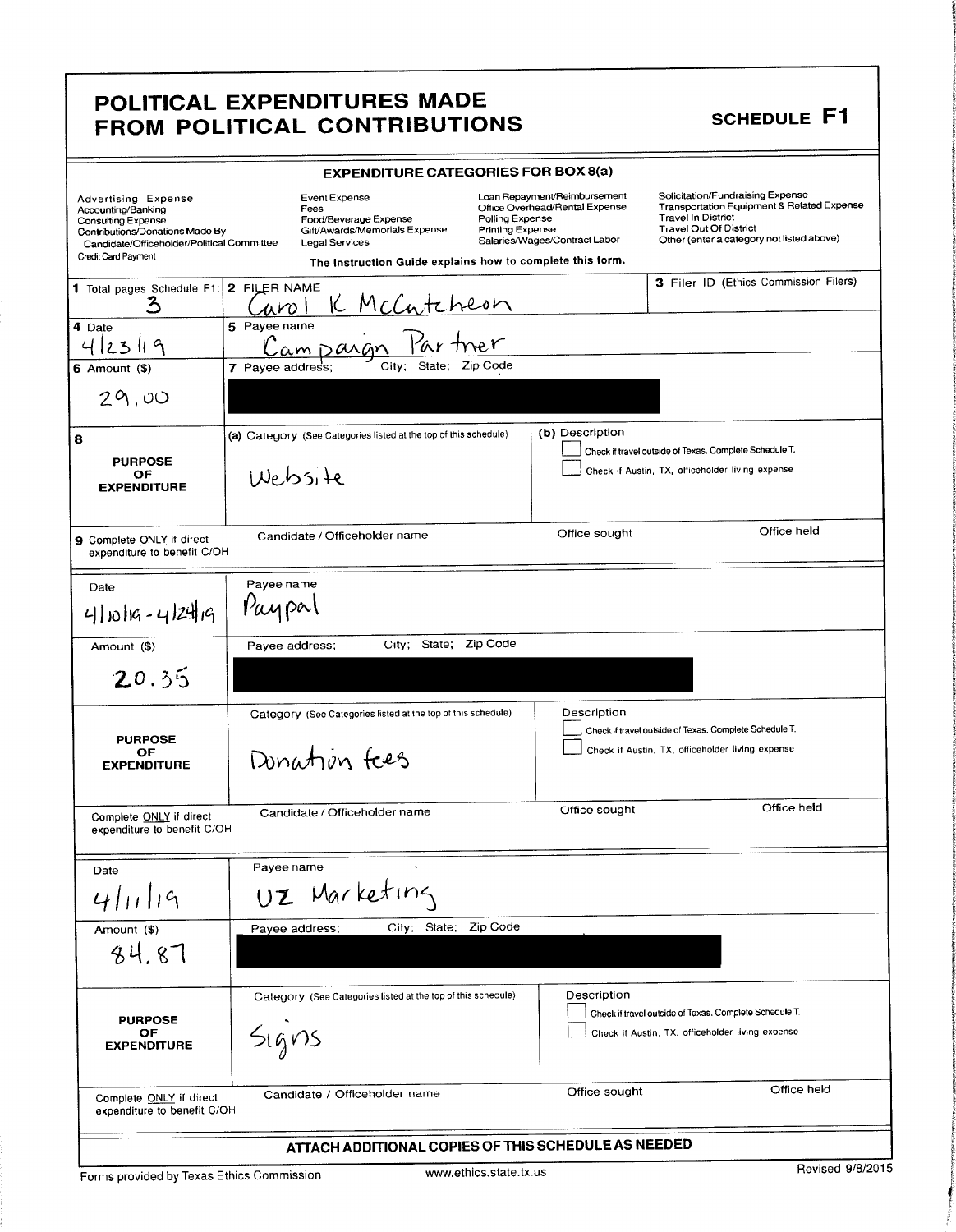### POLITICAL EXPENDITURES MADE FROM POLITICAL CONTRIBUTIONS SCHEDULE F1

1

s

g

g t t.

1 8

|                                                                                                                                                                         | <b>EXPENDITURE CATEGORIES FOR BOX 8(a)</b>                                                                                                                     |                                                                                                                                        |                                                                                                                                                                                           |
|-------------------------------------------------------------------------------------------------------------------------------------------------------------------------|----------------------------------------------------------------------------------------------------------------------------------------------------------------|----------------------------------------------------------------------------------------------------------------------------------------|-------------------------------------------------------------------------------------------------------------------------------------------------------------------------------------------|
| Advertising Expense<br>Accounting/Banking<br>Consulting Expense<br>Contributions/Donations Made By<br>Candidate/Officeholder/Political Committee<br>Credit Card Payment | Event Expense<br>Fees<br>Food/Beverage Expense<br>Gift/Awards/Memorials Expense<br>Legal Services<br>The Instruction Guide explains how to complete this form. | Loan Repayment/Reimbursement<br>Office Overhead/Rental Expense<br>Polling Expense<br>Printing Expense<br>Salaries/Wages/Contract Labor | Solicitation/Fundraising Expense<br>Transportation Equipment & Related Expense<br><b>Travel In District</b><br><b>Travel Out Of District</b><br>Other (enter a category not listed above) |
| 1 Total pages Schedule F1: 2 FILER NAME<br>4 Date                                                                                                                       | K. McCatcheon<br>aro<br>5 Payee name                                                                                                                           |                                                                                                                                        | 3 Filer ID (Ethics Commission Filers)                                                                                                                                                     |
| 4 13 19<br>6 Amount $($)$                                                                                                                                               | UZ Marketing<br>7 Payee address;<br>City: State; Zip Code                                                                                                      |                                                                                                                                        |                                                                                                                                                                                           |
| 65.82                                                                                                                                                                   |                                                                                                                                                                |                                                                                                                                        |                                                                                                                                                                                           |
| 8<br><b>PURPOSE</b><br>OF<br><b>EXPENDITURE</b>                                                                                                                         | (a) Category (See Categories listed at the top of this schedule)<br>Advertising-Carmagnets                                                                     | (b) Description                                                                                                                        | Check if travel outside of Texas. Complete Schedule T.<br>Check if Austin, TX, officeholder living expense                                                                                |
| 9 Complete ONLY if direct<br>expenditure to benefit C/OH                                                                                                                | Candidate / Officeholder name                                                                                                                                  | Office sought                                                                                                                          | Office held                                                                                                                                                                               |
| Date                                                                                                                                                                    | Payee name                                                                                                                                                     |                                                                                                                                        |                                                                                                                                                                                           |
| 41119                                                                                                                                                                   | $512$ In Taich                                                                                                                                                 |                                                                                                                                        |                                                                                                                                                                                           |
| Amount (\$)                                                                                                                                                             | Payee address:<br>City;<br>State; Zip Code                                                                                                                     |                                                                                                                                        |                                                                                                                                                                                           |
| 1,592.69                                                                                                                                                                |                                                                                                                                                                |                                                                                                                                        |                                                                                                                                                                                           |
| <b>PURPOSE</b><br>ОF<br><b>EXPENDITURE</b>                                                                                                                              | Category (See Categories listed at the top of this schedule)<br>Advertising - Mailers                                                                          | Description                                                                                                                            | Check if travel outside of Texas. Complete Schedule T.<br>Check if Austin, TX, officeholder living expense                                                                                |
| Complete ONLY if direct<br>expenditure to benefit C/OH                                                                                                                  | Candidate / Officeholder name                                                                                                                                  | Office sought                                                                                                                          | Office held                                                                                                                                                                               |
| Date                                                                                                                                                                    | Payee name                                                                                                                                                     |                                                                                                                                        |                                                                                                                                                                                           |
| 2119                                                                                                                                                                    | Marketing Inc<br>Gravis                                                                                                                                        |                                                                                                                                        |                                                                                                                                                                                           |
| Amount (\$)                                                                                                                                                             | Payee address:<br>City; State; Zip Code                                                                                                                        |                                                                                                                                        |                                                                                                                                                                                           |
| 580.00                                                                                                                                                                  |                                                                                                                                                                |                                                                                                                                        |                                                                                                                                                                                           |
| <b>PURPOSE</b><br>ОF<br><b>EXPENDITURE</b>                                                                                                                              | Category (See Categories listed at the top of this schedule)<br>Advertising - Robscalls                                                                        | Description                                                                                                                            | Check if travel outside of Texas. Complete Schedule T.<br>Check if Austin, TX, officeholder living expense                                                                                |
| Complete ONLY if direct<br>expenditure to benefit C/OH                                                                                                                  | Candidate / Officeholder name                                                                                                                                  | Office sought                                                                                                                          | Office held                                                                                                                                                                               |
|                                                                                                                                                                         | ATTACH ADDITIONAL COPIES OF THIS SCHEDULE AS NEEDED                                                                                                            |                                                                                                                                        |                                                                                                                                                                                           |

Forms provided by Texas Ethics Commission www.ethics.state.tx.us Revised 9/8/2015